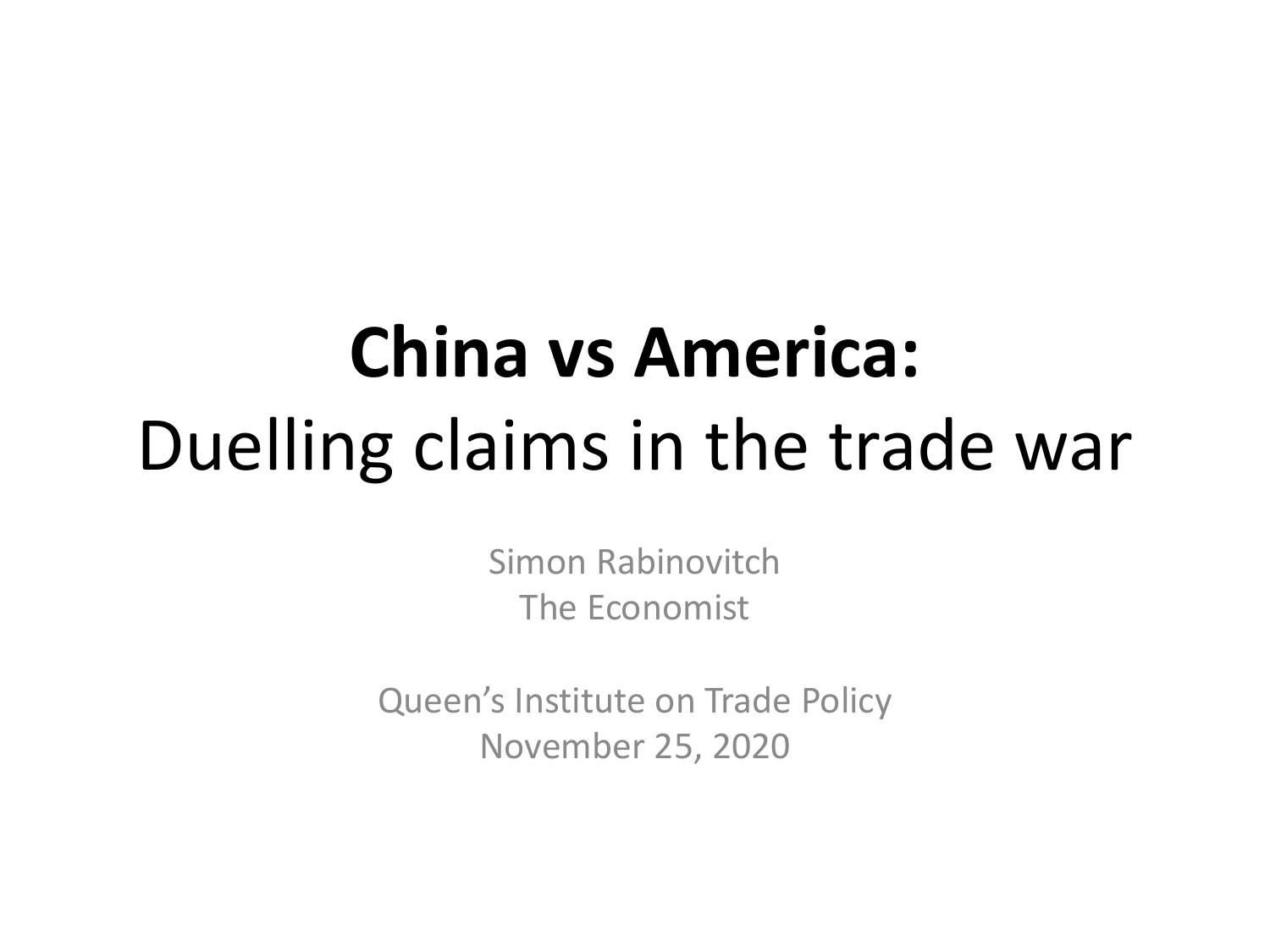1. China's impact

2. China's side of the story

3. America's side of the story

4. What can be done?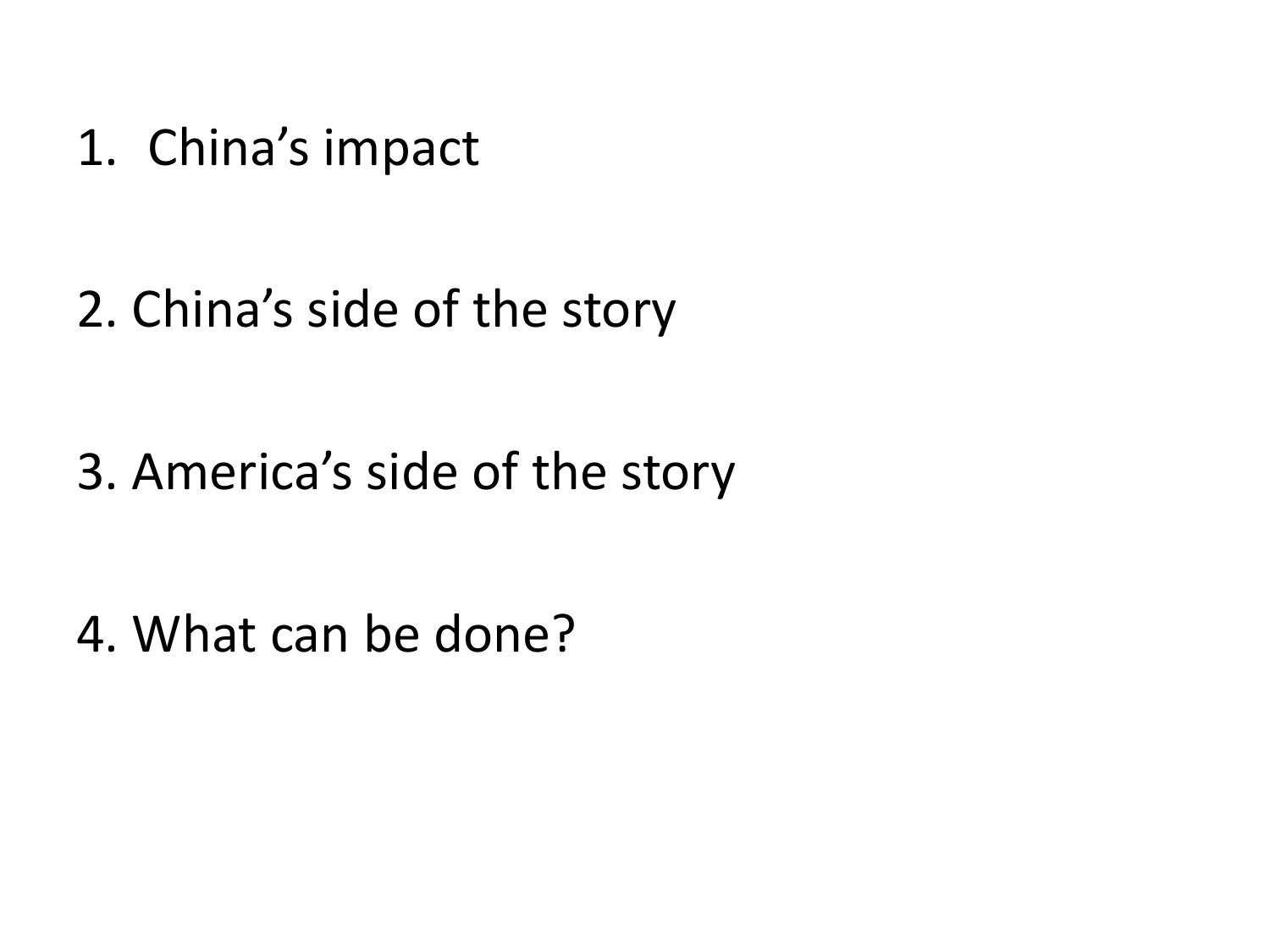### **A new global #1?**

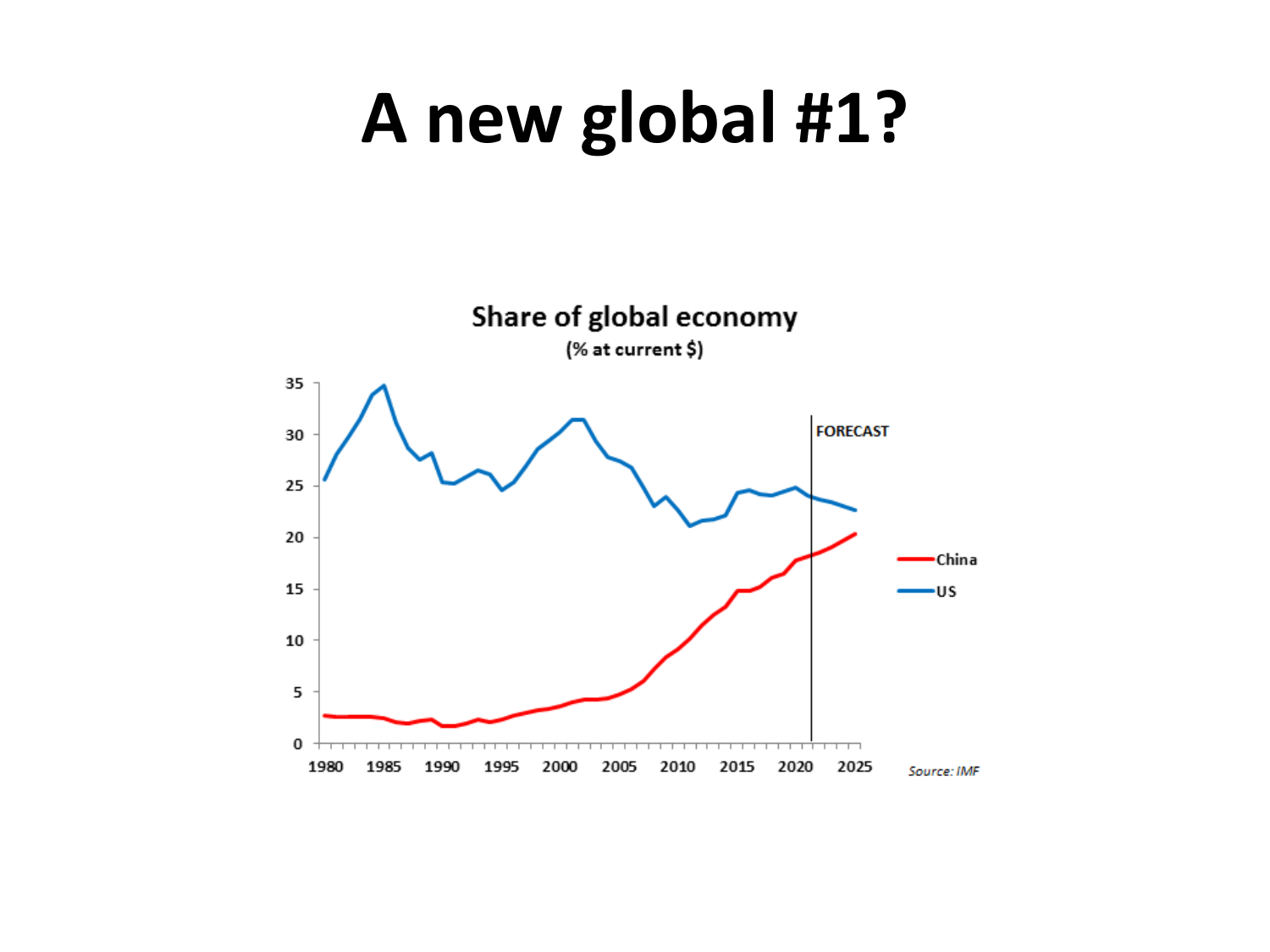#### **Already a manufacturing superpower**

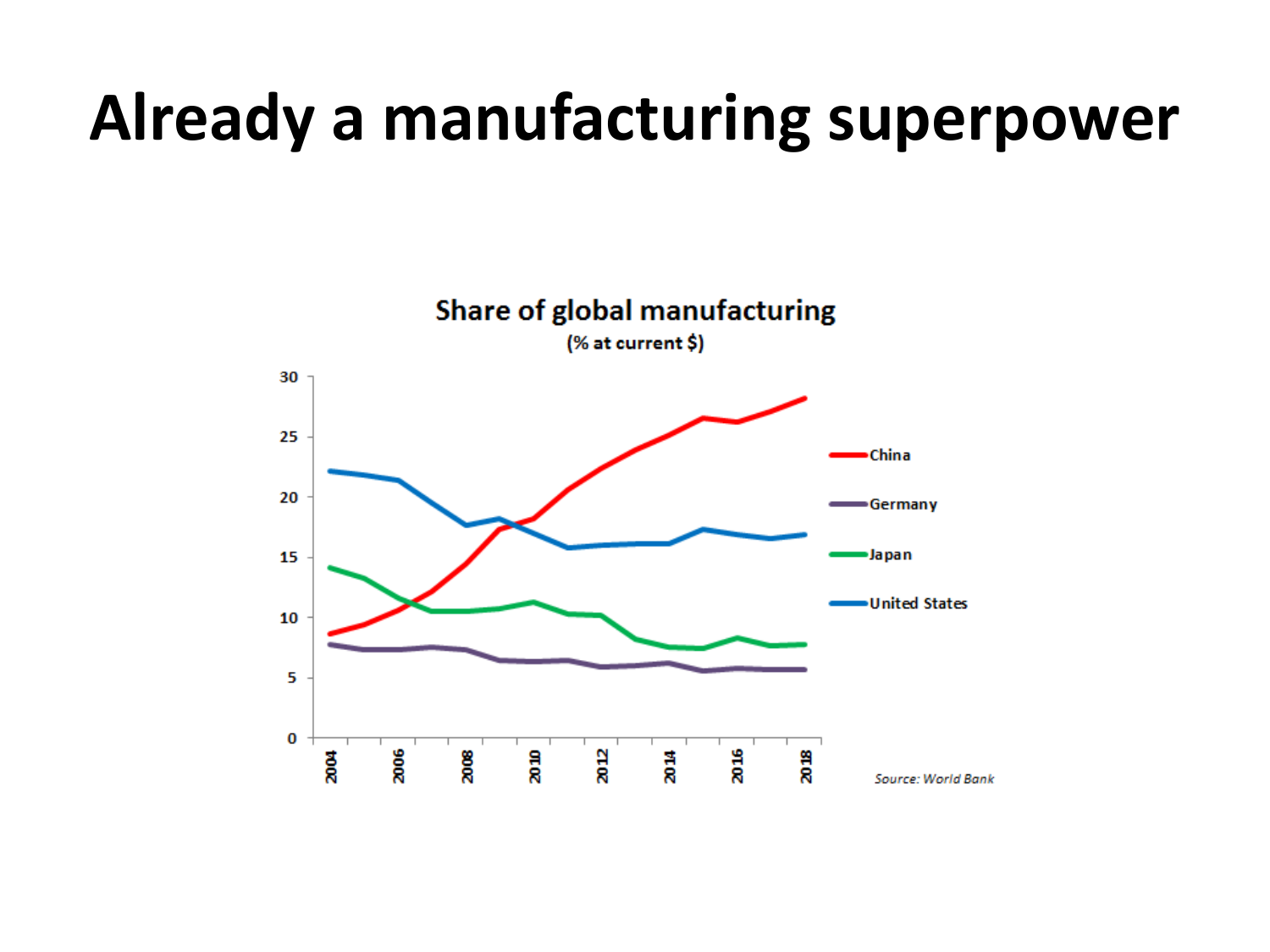#### More balanced...

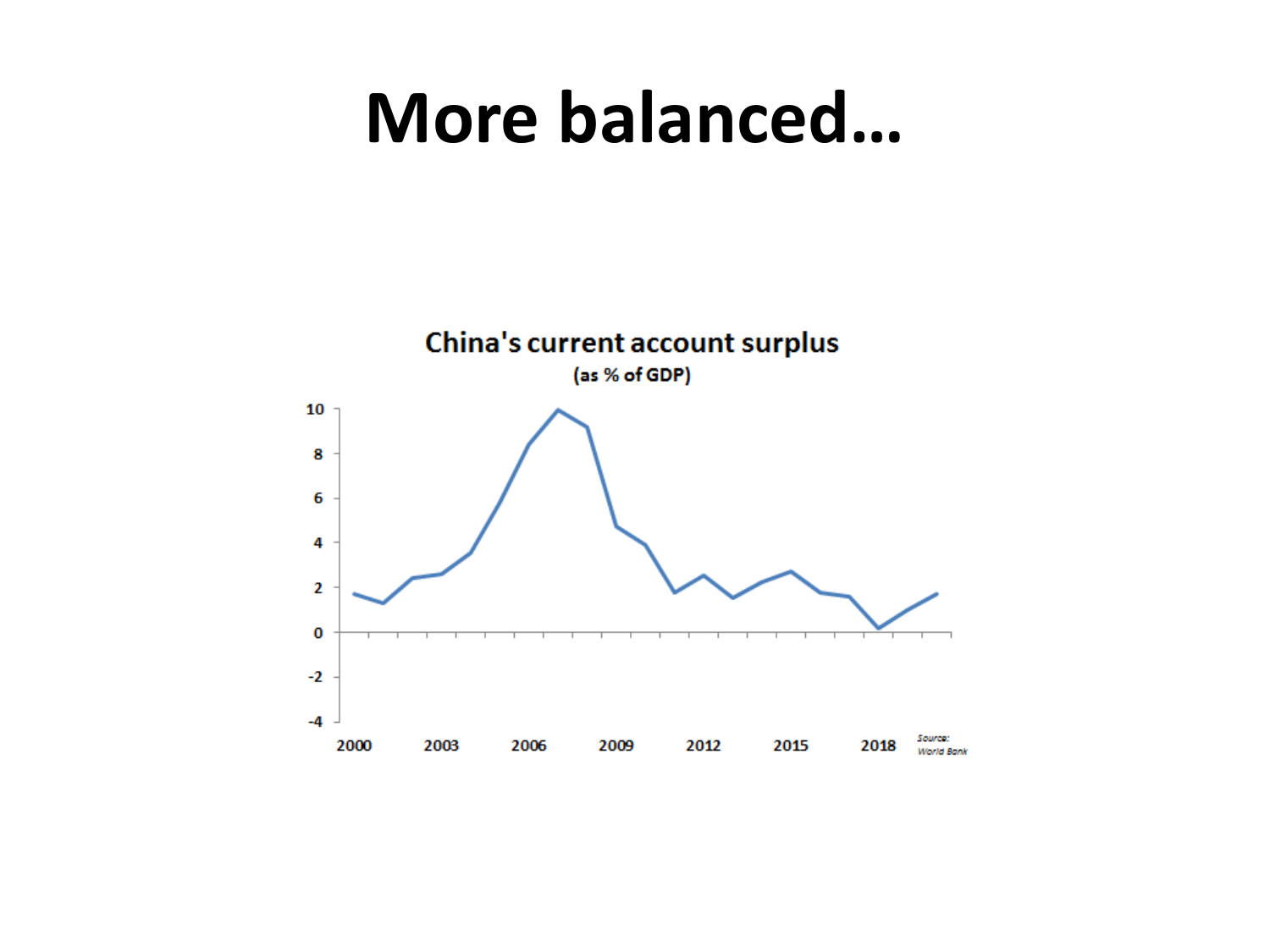#### ... but the big get bigger

China's share of global exports

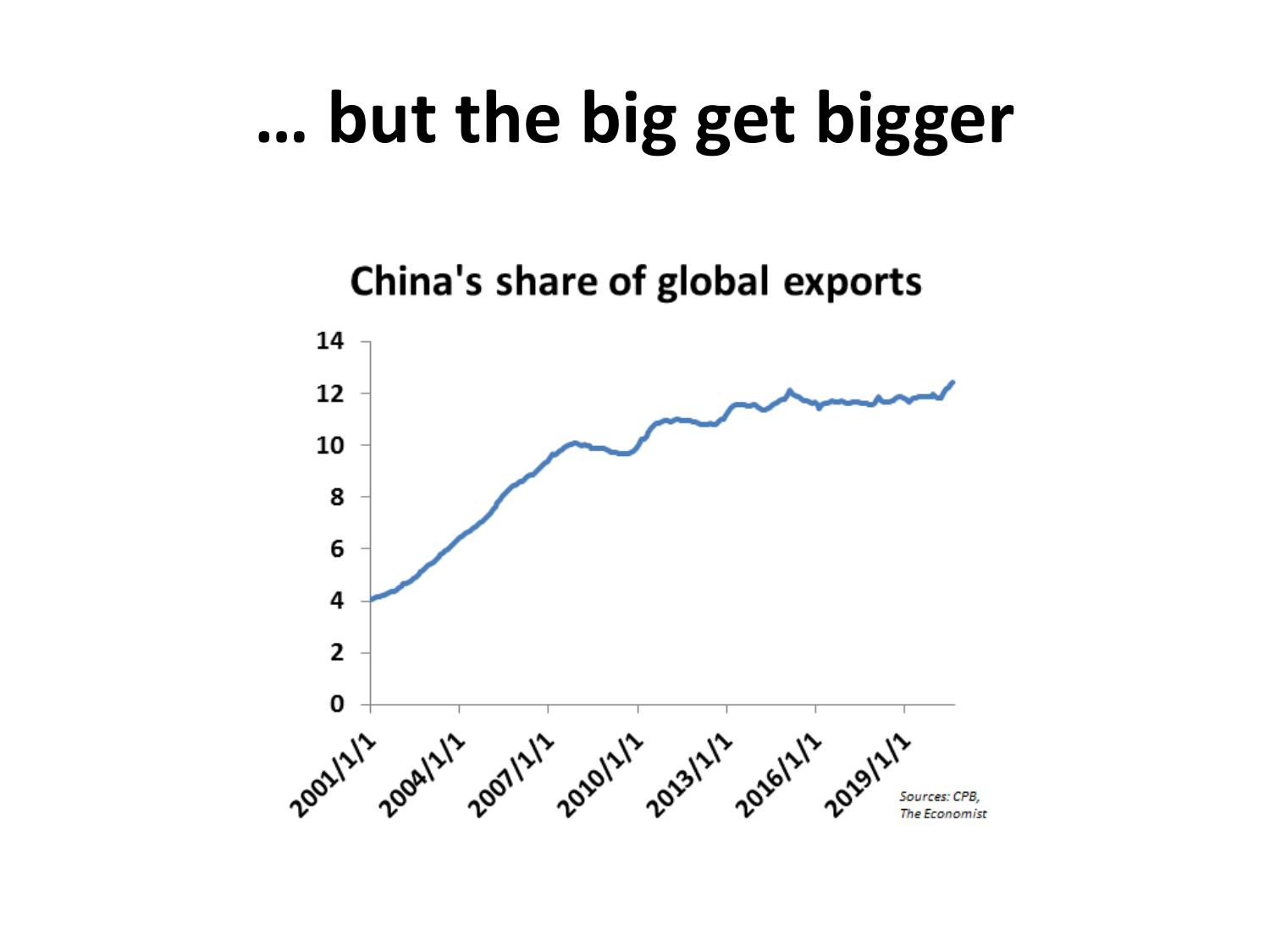# **2. China's side of the story**

• Abided by its WTO commitments

• Great strides in opening its markets

• Defender of the multilateral trading system

• Positive force for global development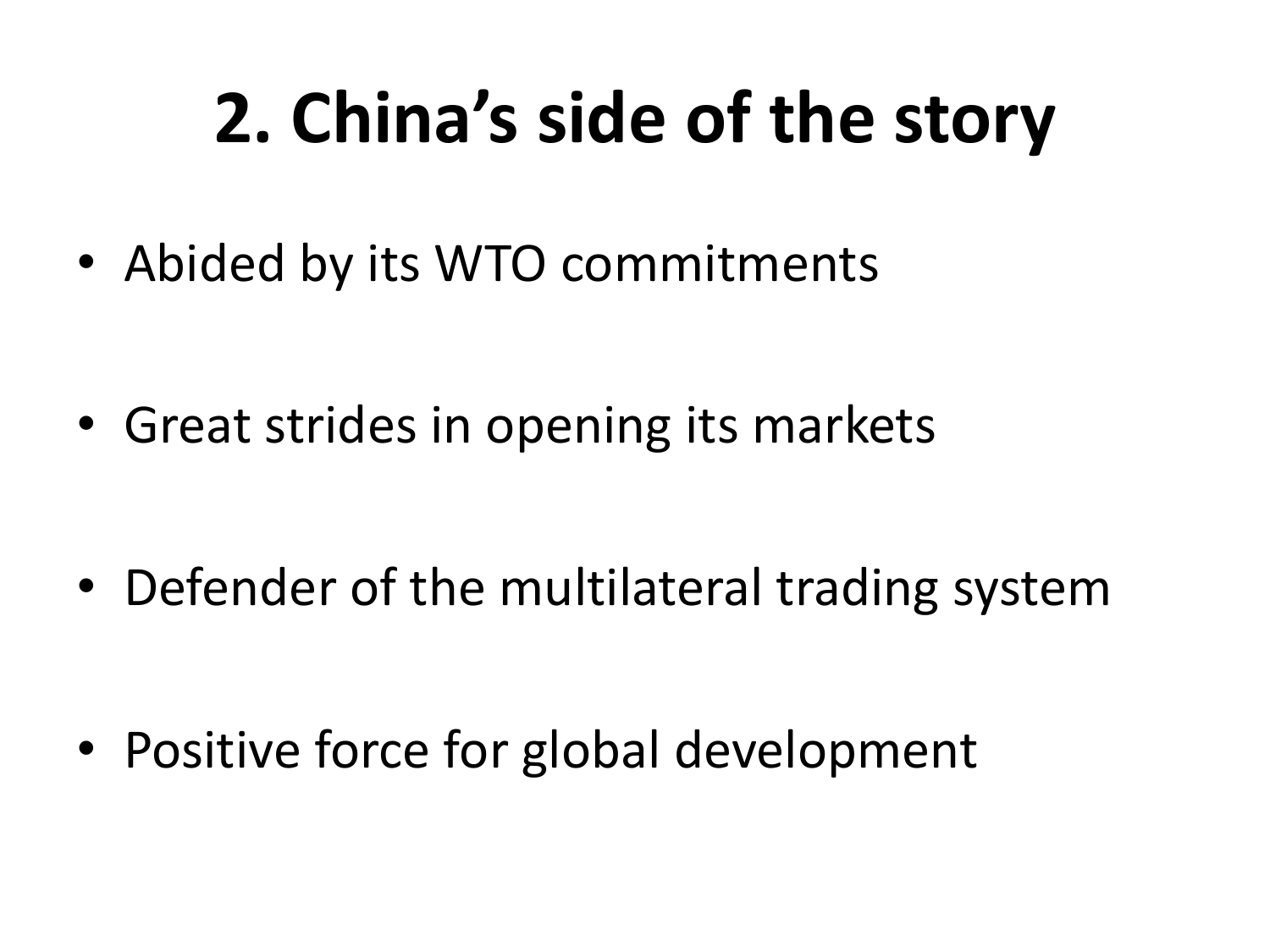# **China's story, in greater detail**

- Legal overhaul
- Reduced tariffs
- Lowered NTBs
- Opened services market
- IPR protection
- Upholding status quo in WTO & beyond
- Driver of global growth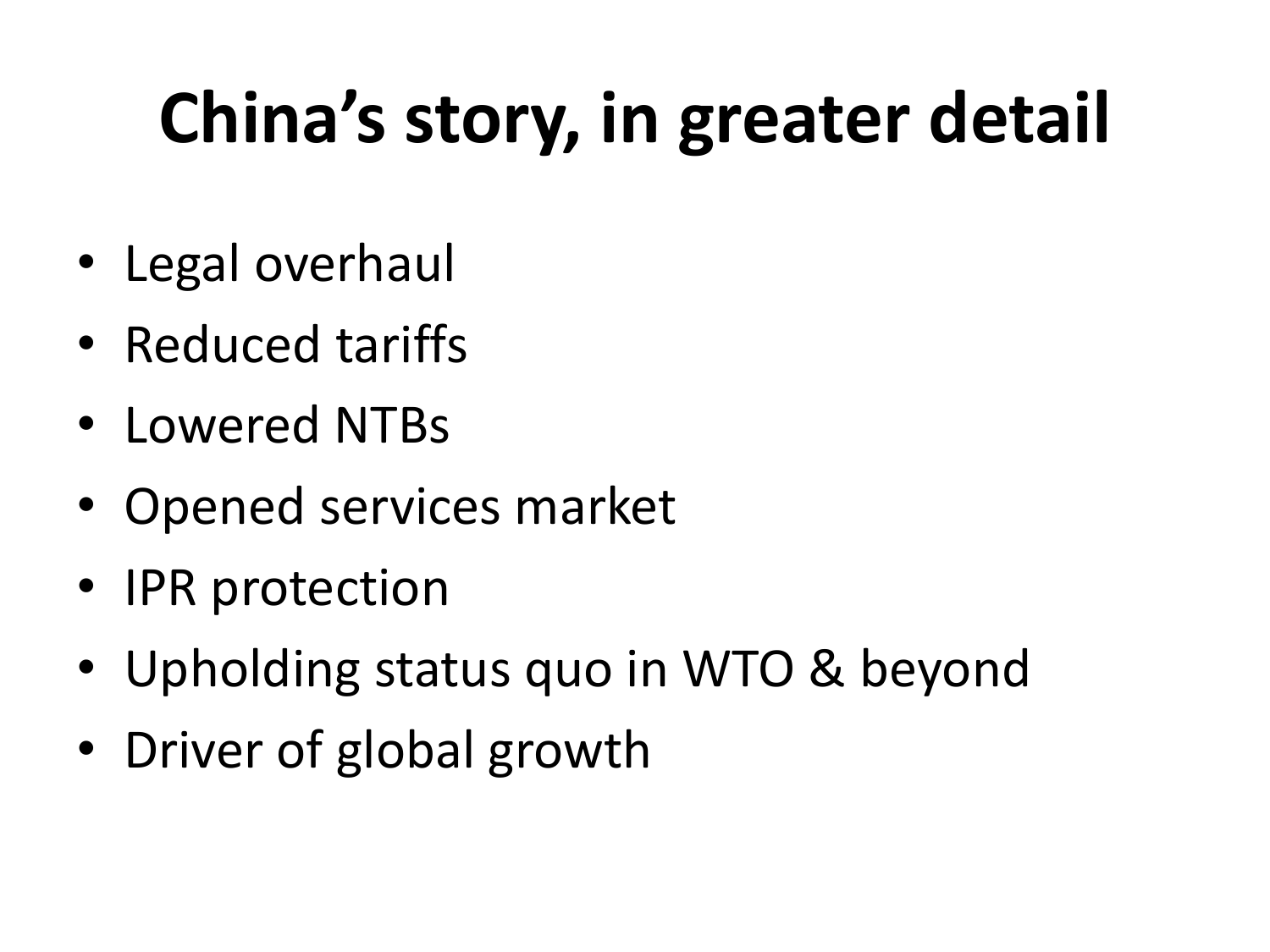#### More than promised...

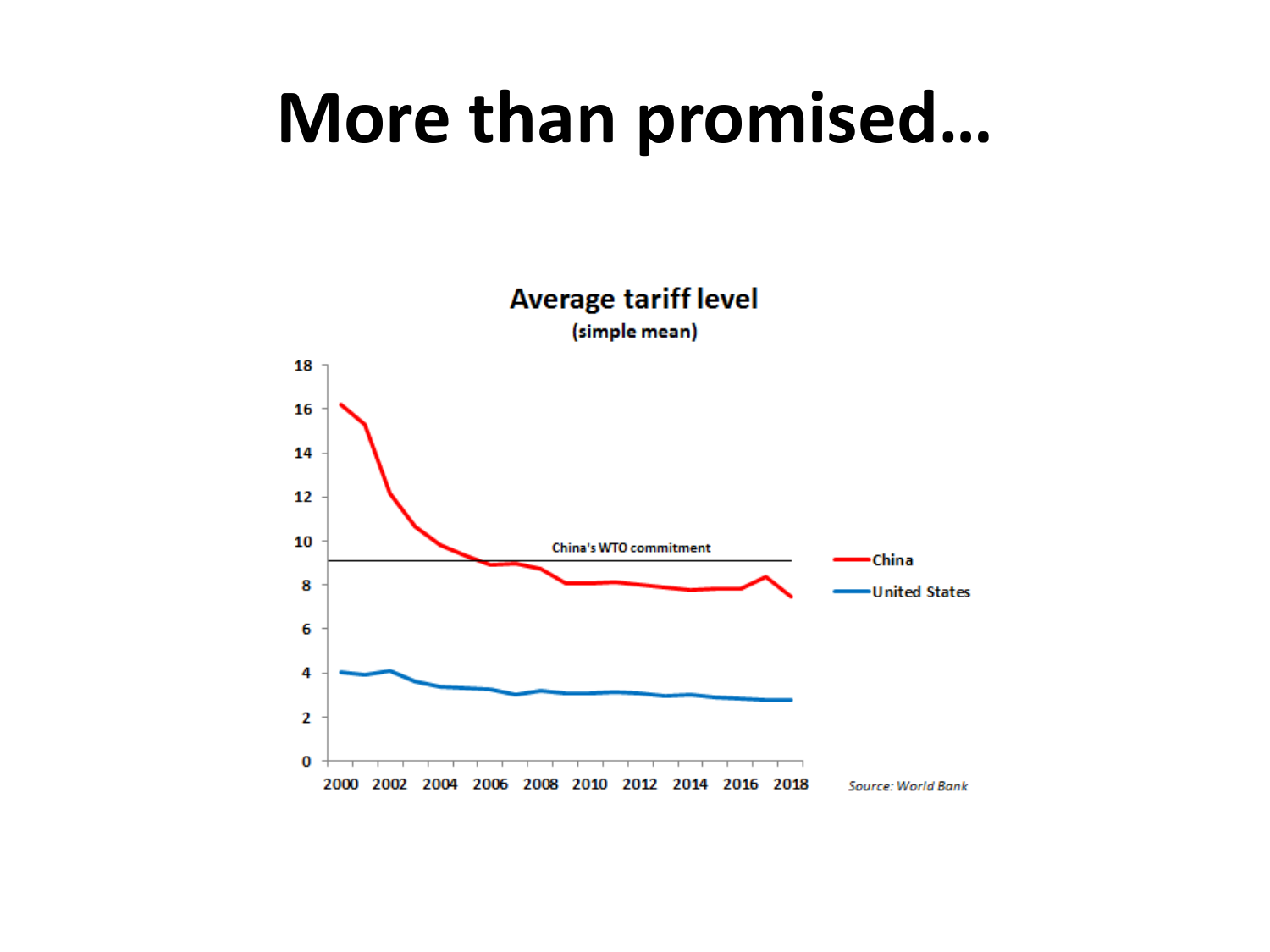#### ... less than expected

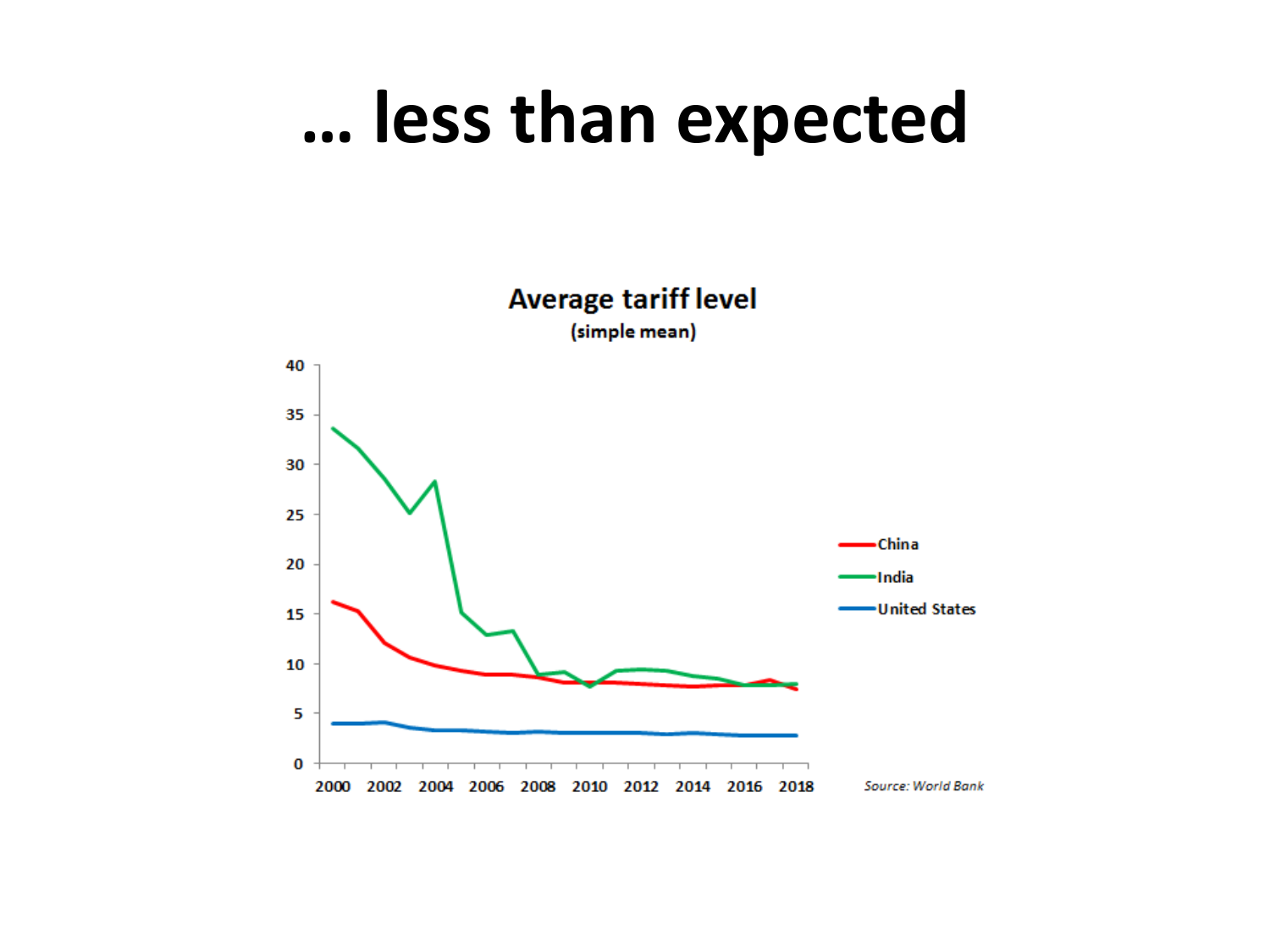## **3. America's side of the story**

• China's record of WTO compliance is poor

• China has a state-led, mercantilist approach to the economy

• China's non-market approach imposes substantial costs on other countries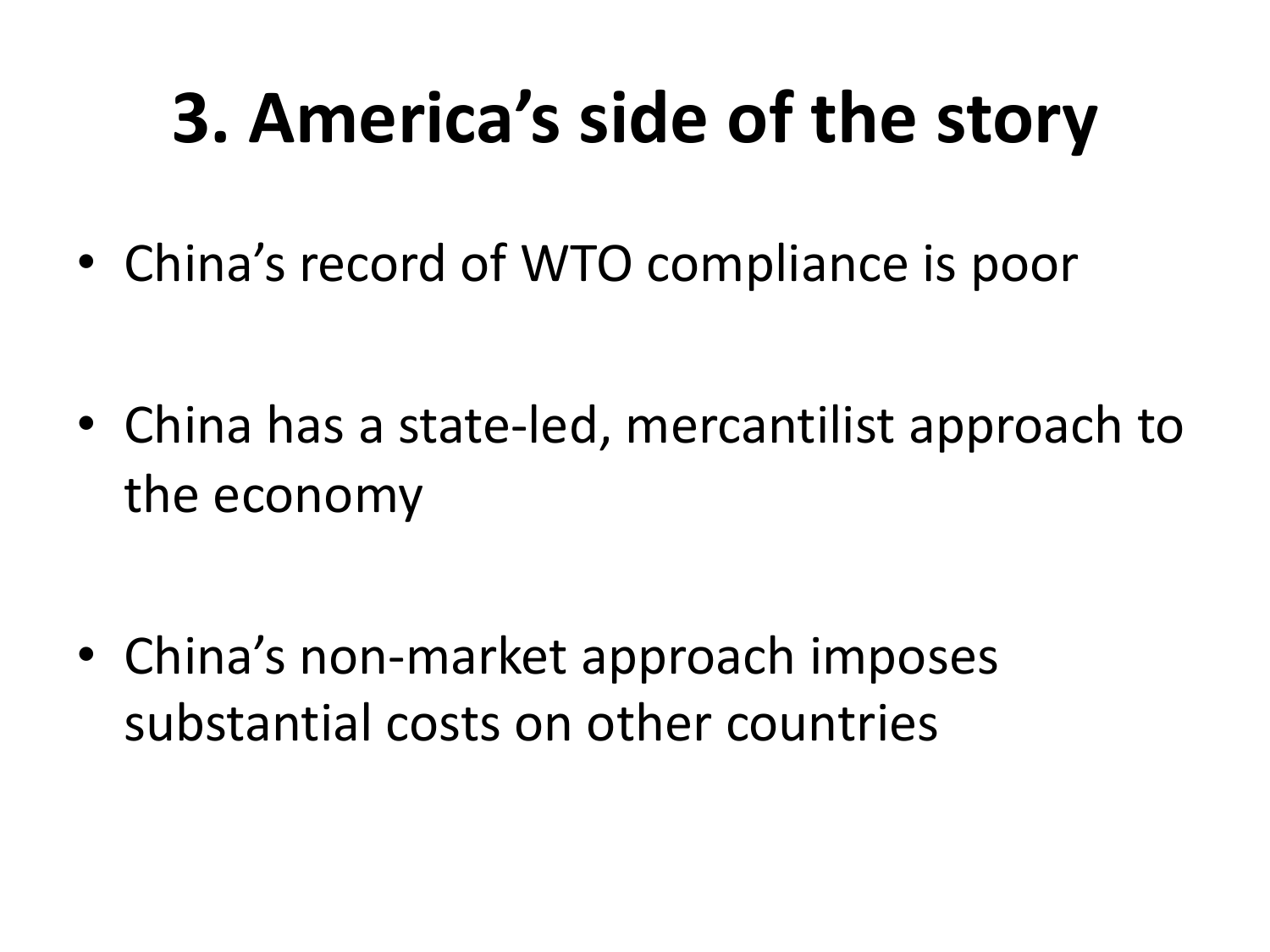# **America's story, in greater detail**

- Too many WTO disputes with China
- Threat of reprisal silences critics
- Lack of transparency
- Industrial policy on steroids
- Subsidies everywhere
- Coerced technology transfers
- Deliberate strategy of indigenous innovation
- Cyber-security as a new fig leaf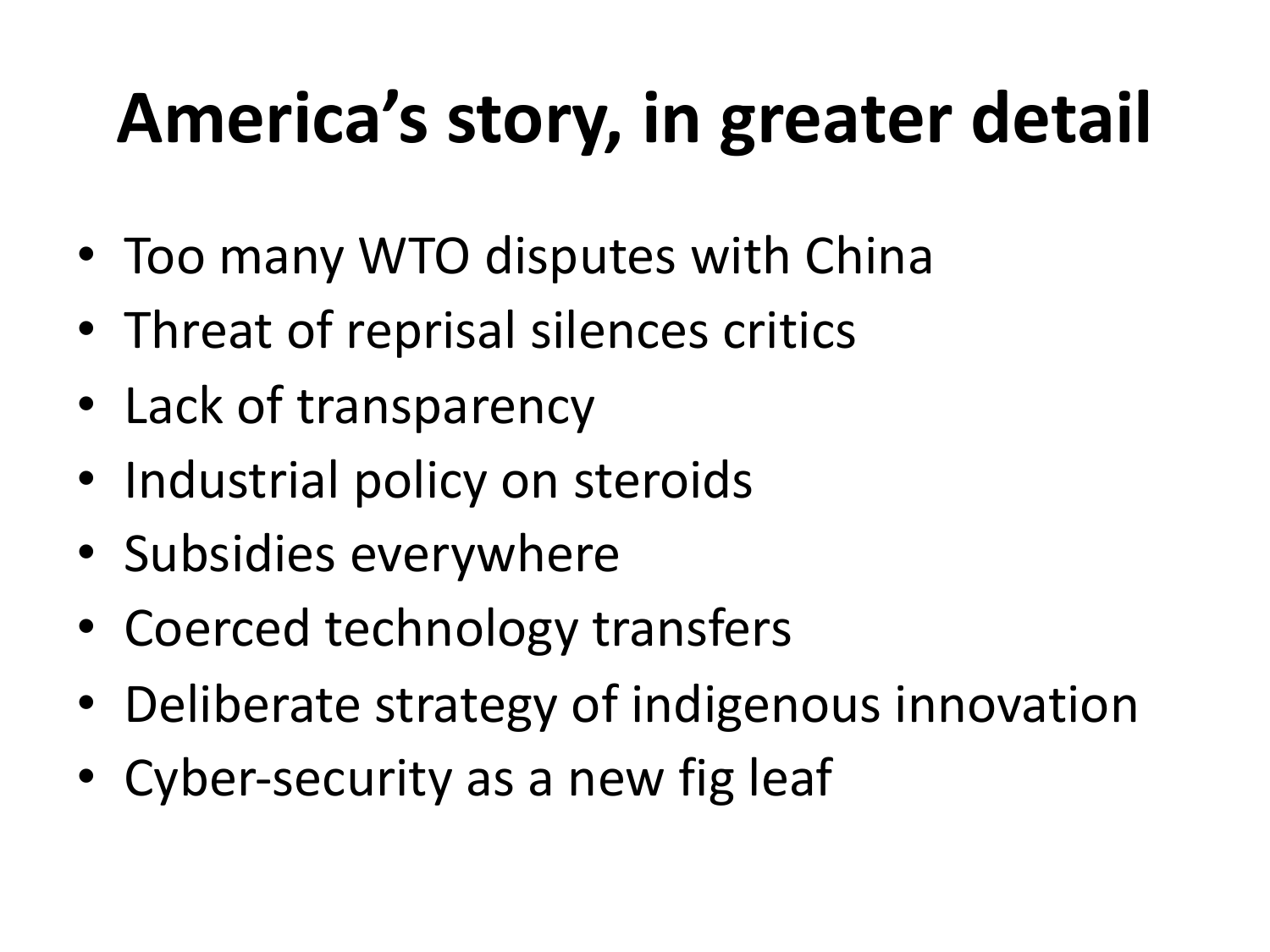#### **It's all relative**

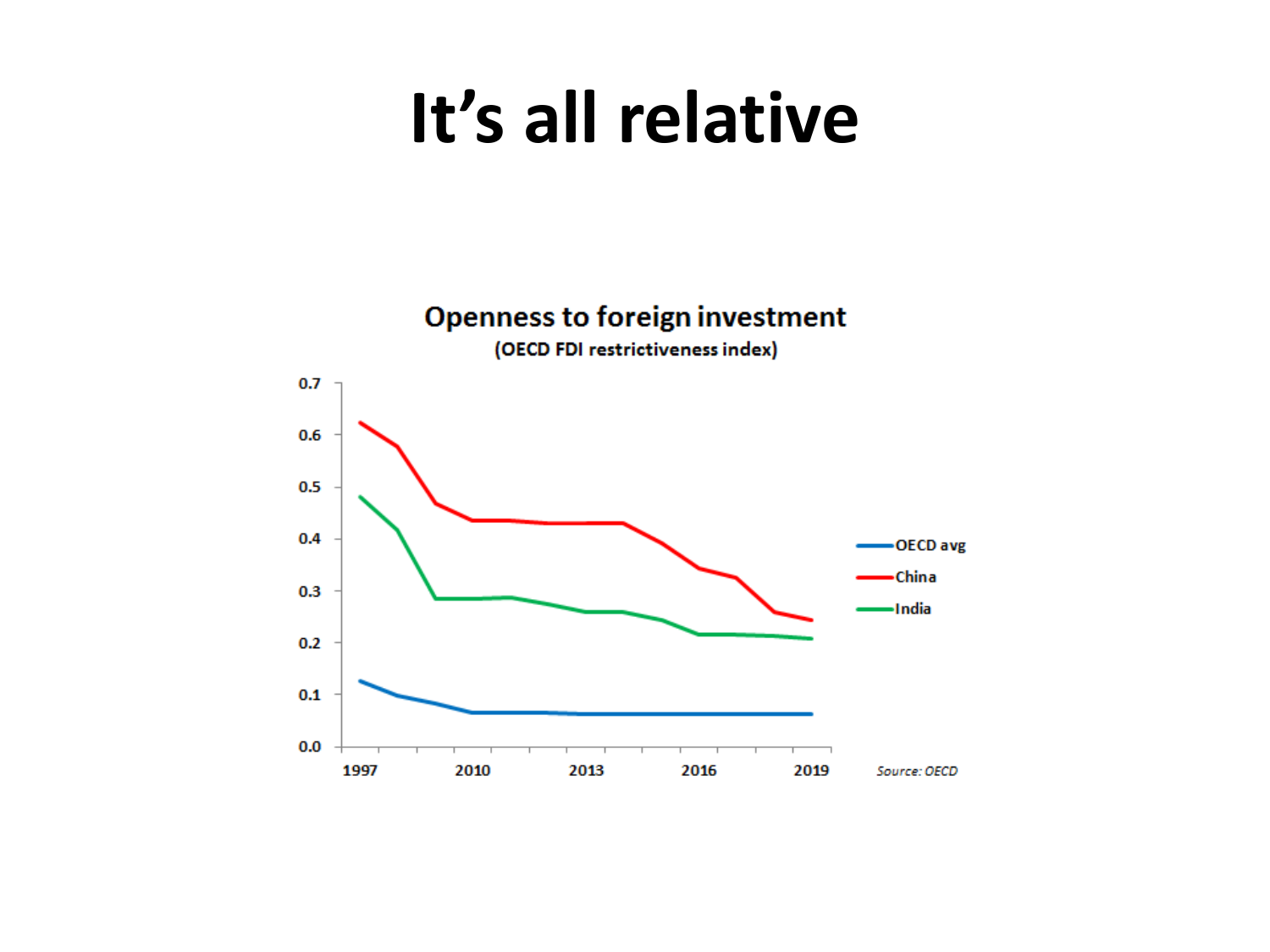### **4. What can be done?**

• Trade war failed on its own terms

• Disagreement clarified

• New paths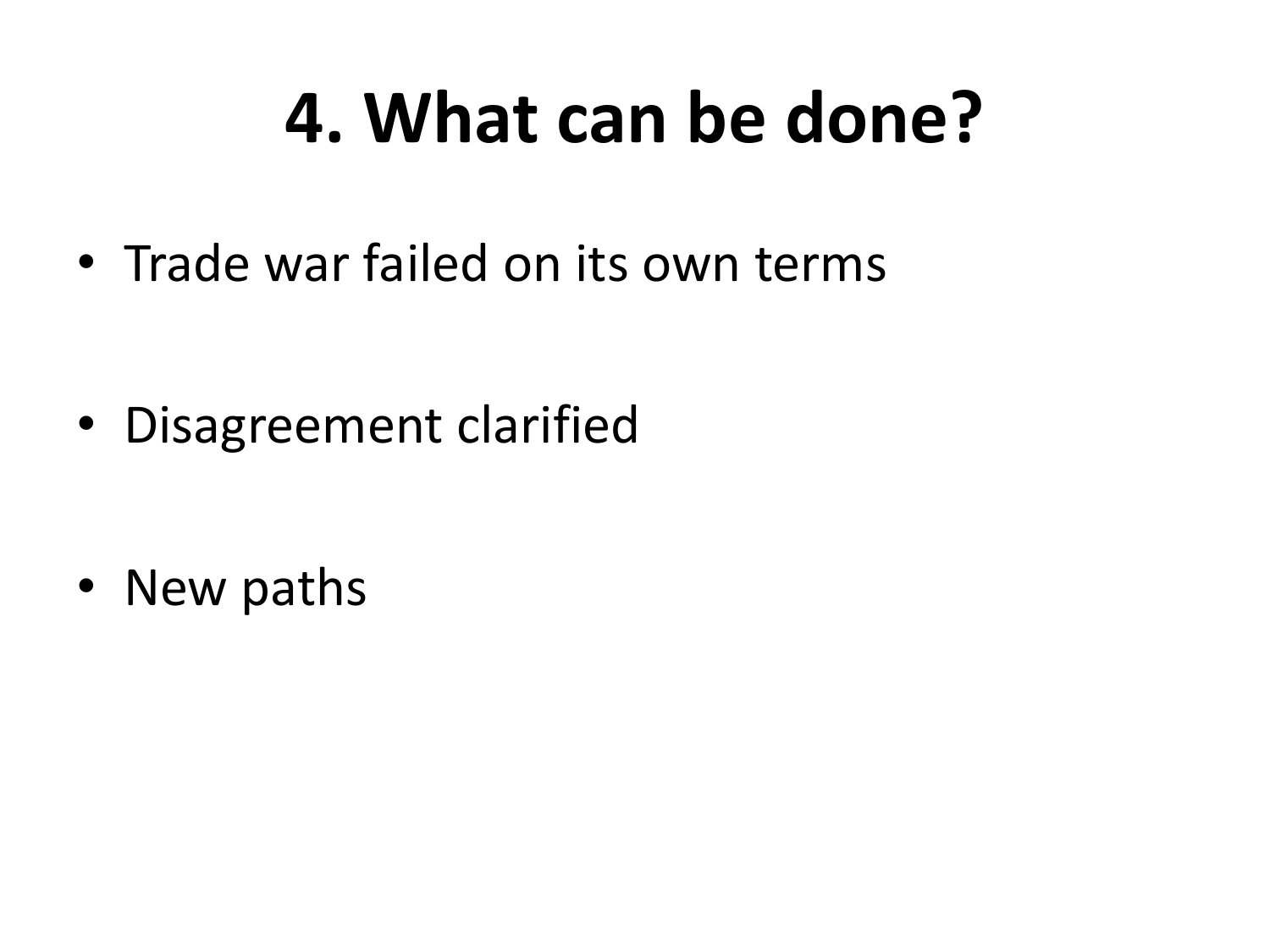# **Winning bigly**

China's trade surplus with the US

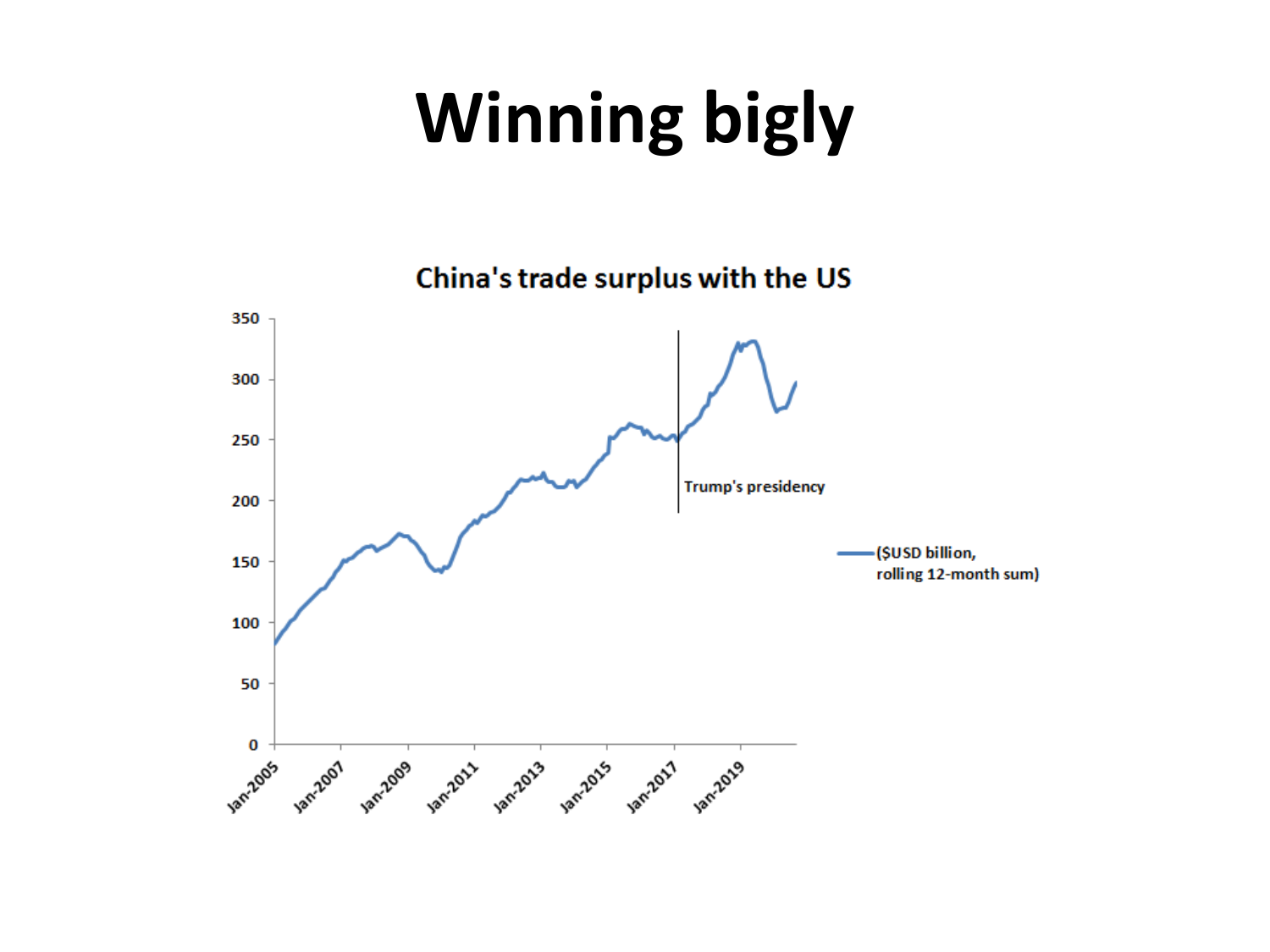### **Decoupling and coupling**

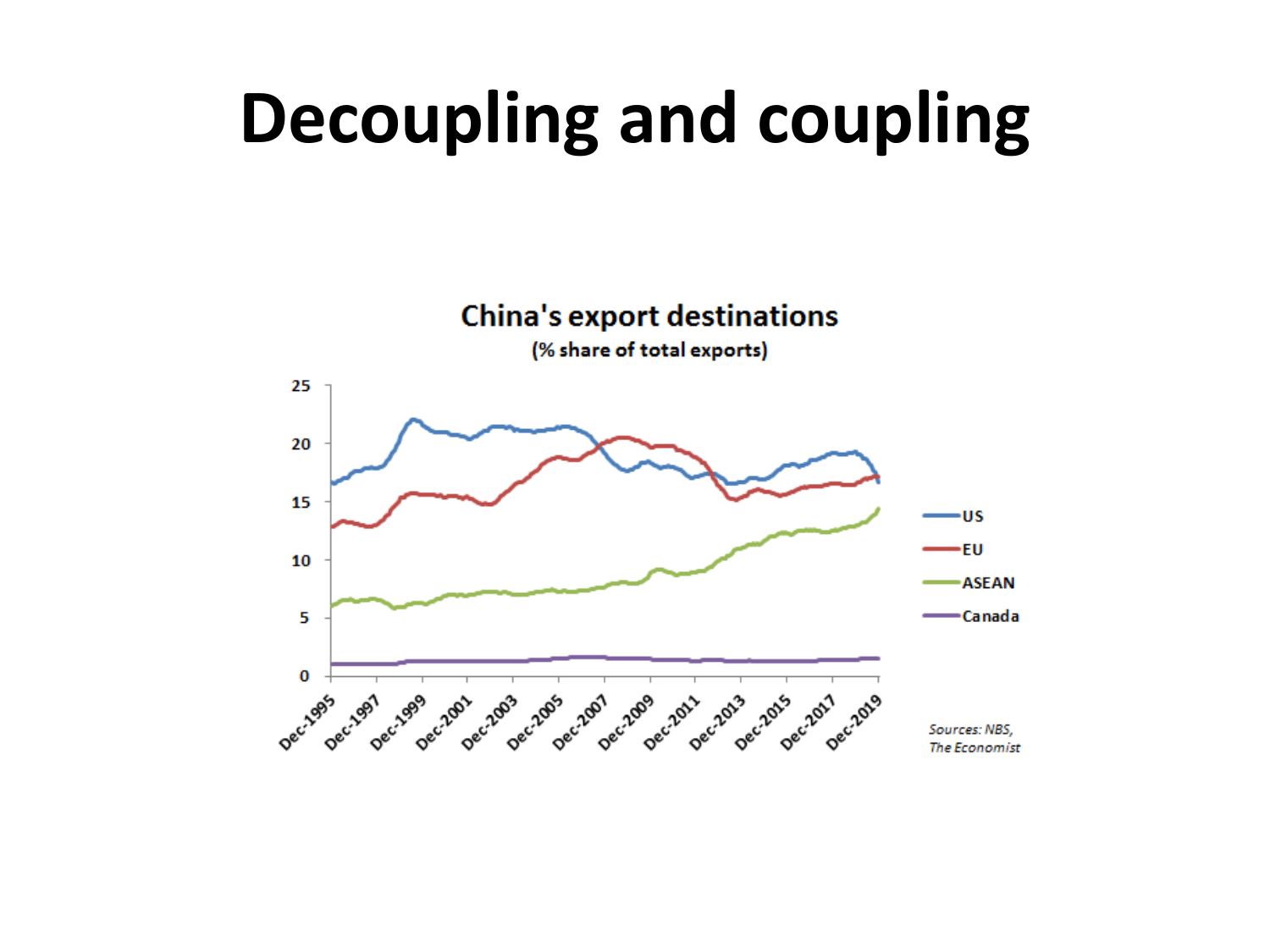## **Progress of a kind**

"What the U.S. expects of China is not the same thing as what China was obliged to do under the terms of its accession agreement. It's not even close."

"Promote the development of China's socialist market economy."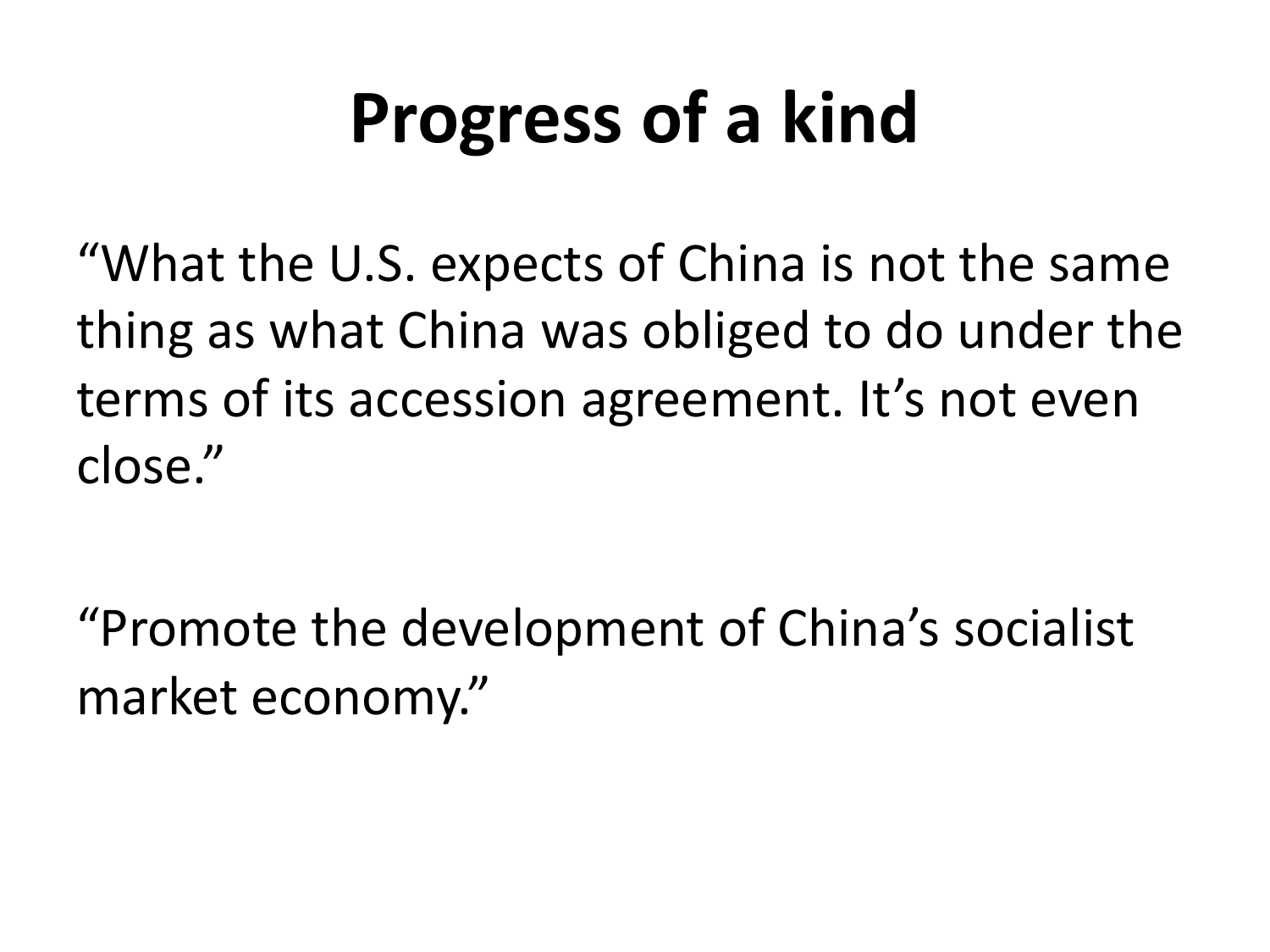#### **America: a more strategic decoupling**

"I hear the Europeans pushing for the WTO, talking about how to reinvigorate it. They are crazy. It's a lost cause."

"Currency intervention may become a real rather than a fake issue with China again, too."

"You can't this 'laundry list' of issues with a new 'laundry list' of legally binding commitments."